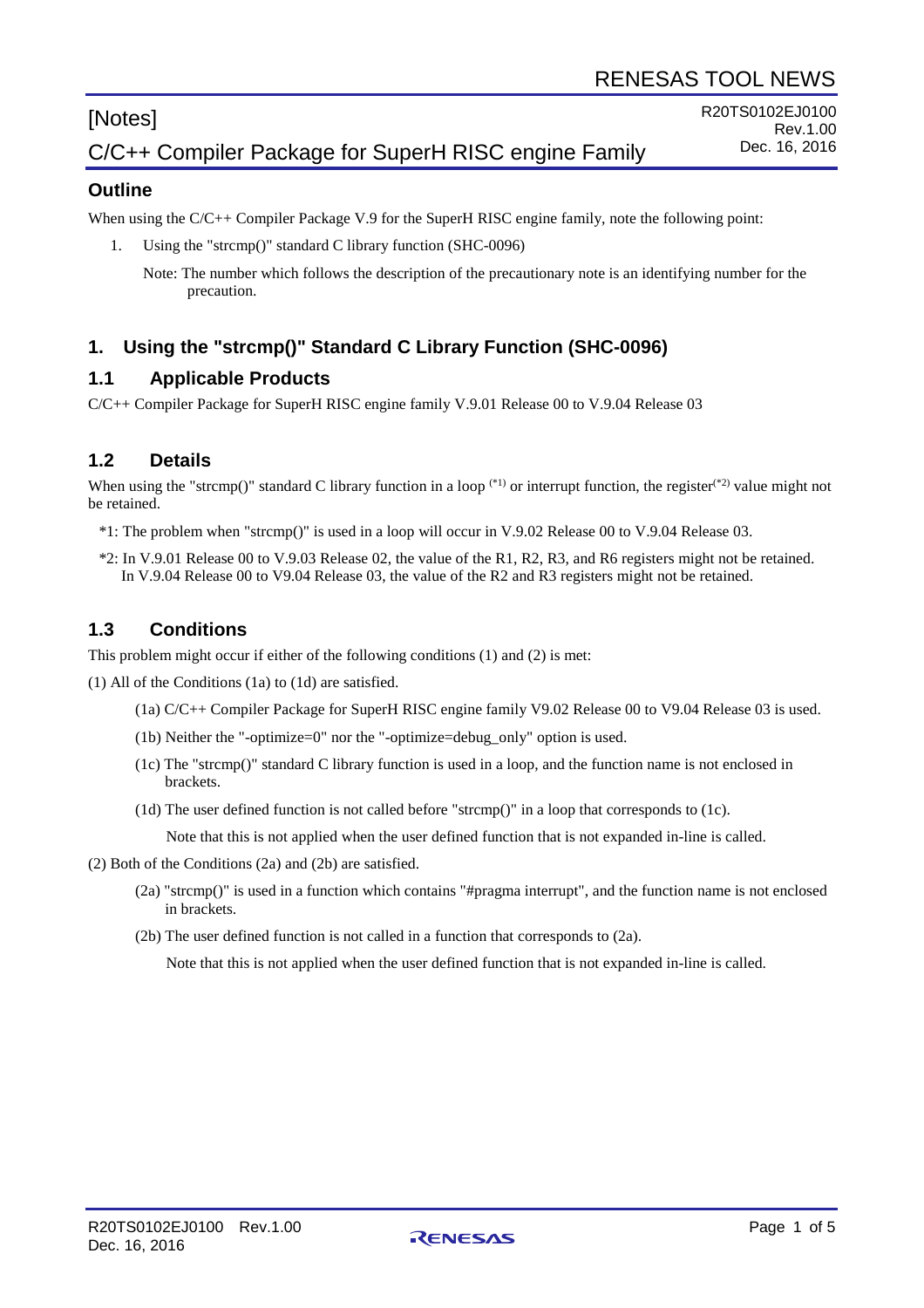## **1.4 Example**

Parts that correspond to the conditions are described in red.

(1) In the case of Condition (1): When using V9.02 Release 00 to V9.03 Release 02 (Condition (1a))

Source example: "-optimize=1" is used  $(Condition (1b))$ 

```
#include <string.h>
: :
void func(char *c1, char *c2, int *ip1, int i1, int i2, int i3){
 int lc_i1, lc_i2, lc_i3, lc_i4;
: :
 for(lc_i^i^2 = 0; lc_i^i^2 < 100; lc_i^i^2++)/* There is no description to call the user defined function *//* here. (Condition (1d)) */ 
   if (strcmp(tbl[lc_i2].a, cp1)==0) \frac{1}{x} (Condition (1c)) */
: :
   }
: :
  }
: :
}
```
Result of compilation

```
: :
MOV.L L15+12,R1 ; H'FFE7FFFF Set R1 here.(1)
MOV.L L15+16,R10 ; __slow_strcmp1
AND R1,R2
LDS R2,FPSCR
L11:
MOV.L @R13,R4
JSR @R10 ; Call "strcmp()". Change R0 to R6 here.
         ; -> Change R1 that should hold the (1) value. 
MOV R11,R5
STS FPSCR, R2
TST R0,R0
AND R1,R2 ; Assume that the R1 value has been set at (1) and use R1.
BF/S L13
LDS R2,FPSCR
: :
```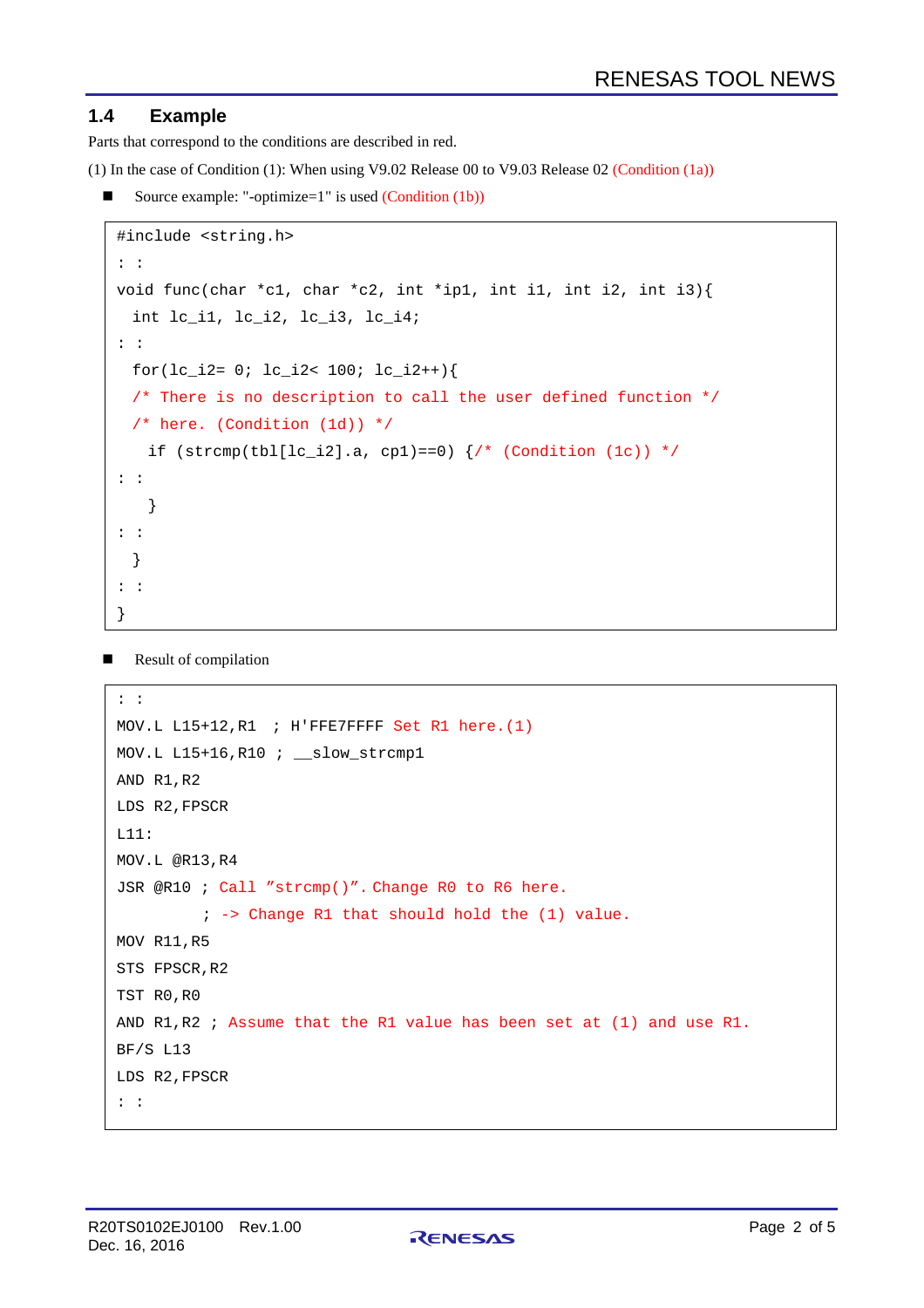(2) In the case of Condition (2)

Source example:

```
#include <string.h>
#pragma interrupt(func)
int fl;
char str1[100], str2[100];
void func(){
  /* There is no description to call the user defined function */
 /* in the function. (Condition (2b)) */
 fl = strcmp(str1,str2); /* (Condition (2a)) */
}
```
Result of compilation

```
: :
MOV.L R0,@-R15
MOV.L R2,@-R15
MOV.L R4 @-R15
MOV.L R5,@-R15
MOV.L R6,@-R15
: :
MOV.L L11+2,R2 ; __slow_strcmp1
               ; Call "strcmp()".
               ; Change R0 to R6 (when using V.9.02 Release 00 to 
               ; V.9.03 Release 02) or R0, R2 to R5 (when using
               ; V.9.04 Release 00 to V.9.04 Release 03) here.
: :
JSR @R2
: :
MOV.L @R15+,R6
MOV.L @R15+,R5
MOV.L @R15+,R4
MOV.L @R15+,R2
MOV.L @R15+,R0
RTE : Change R3 and R1 (when using V.9.02 Release 00 to V.9.03
                ; Release 02) or R3 (when using V.9.04 Release 00 to V.9.04
                ; Release 03) and terminate the interrupt processing.
```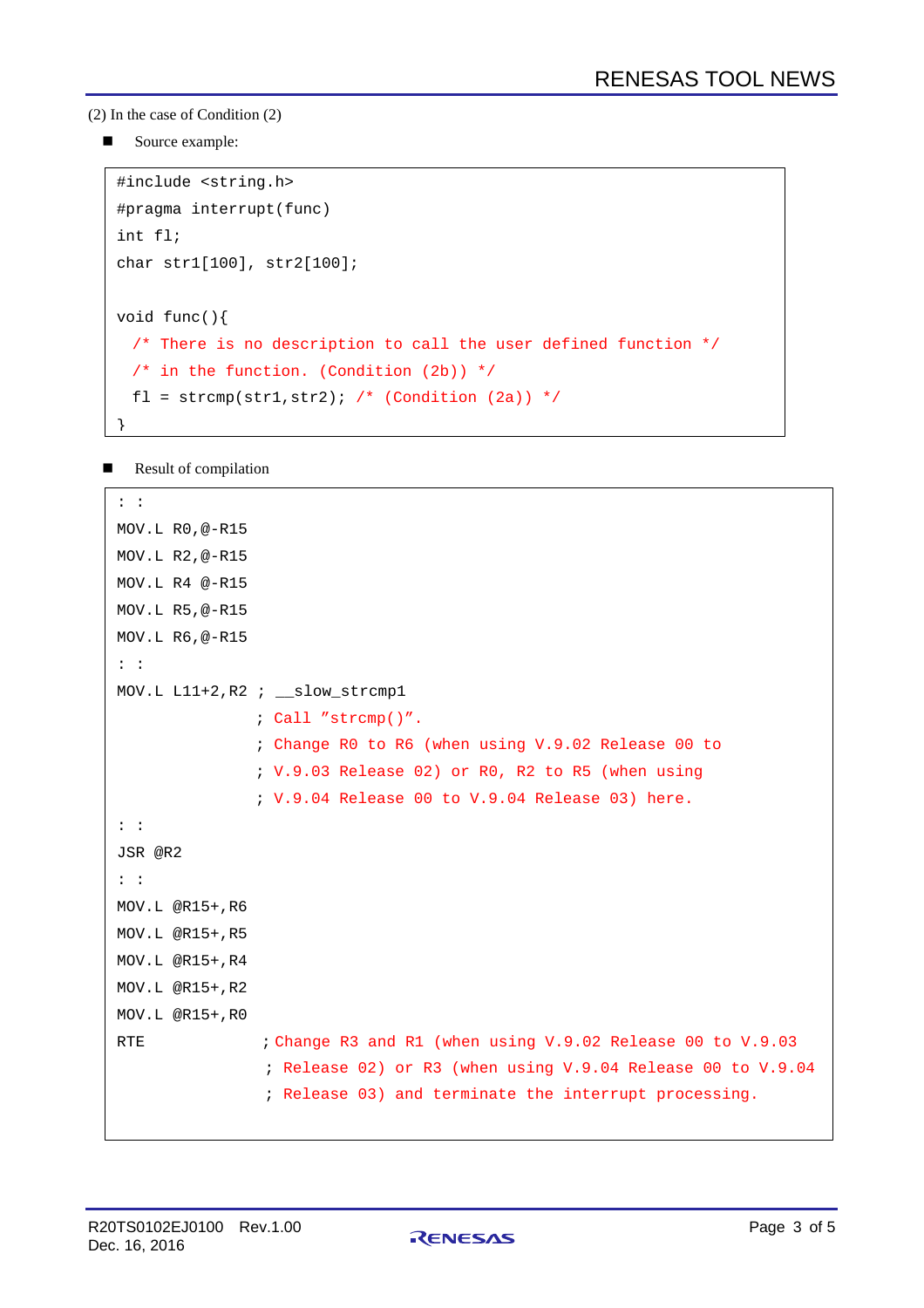# **1.5 Workarounds**

To avoid this problem, take any of the following steps:

- (1) Enclose the function name of "strcmp()" in brackets.
- (2) Define the following function in a separate file and substitute it for "strcmp()". Also, do not specify any file that contain functions defined with the "-file\_inline" option.

```
#include <string.h>
int strcmp2(const char *s1, const char *s2) 
/* Function names are arbitrary. */
{
return (strcmp(s1,s2));
}
```
(3) Use either of the "-optimize=0" and the "-optimize=debug\_only" options.  $(*)$ 

\*: This workaround is only effective for cases corresponding to Condition (1)

# **1.6 Schedule for Fixing the Problem**

This problem will be fixed in the next version. The release date has not yet been decided.